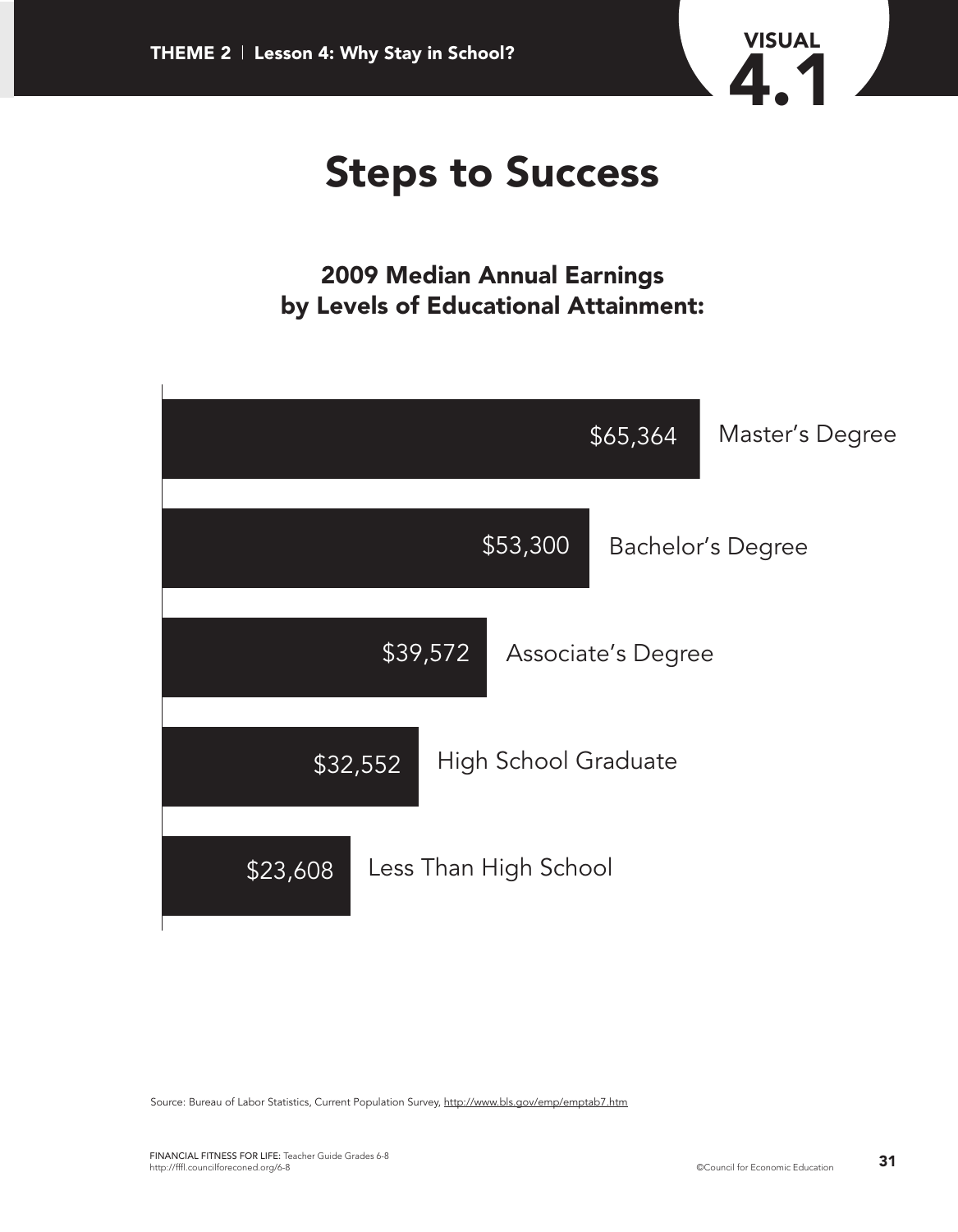

## **Uneducated = Unemployed**

**Unemployment Rates by Levels of Educational Attainment:**



Note: Data are 2009 annual averages for persons age 25 and over.

Source: Bureau of Labor Statistics, Current Population Survey, http://www.bls.gov/emp/edupay.txt